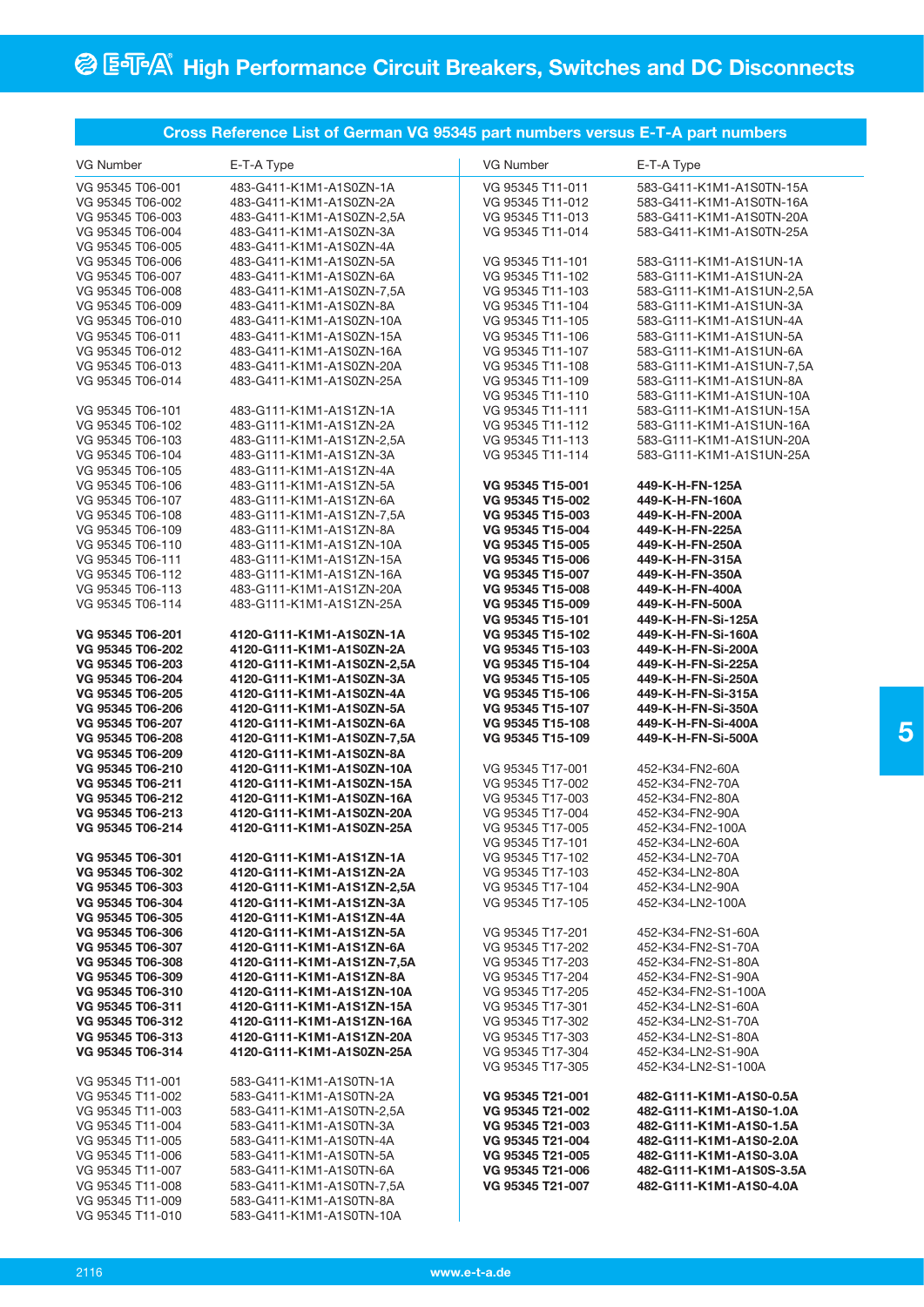## **Cross Reference List of VG 95345 part numbers versus E-T-A part numbers**

| VG Number        | E-T-A Type              | VG Number          | E-T-A Type              |
|------------------|-------------------------|--------------------|-------------------------|
|                  |                         |                    |                         |
| VG 95345 T21-008 | 482-G111-K1M1-A1S0-4.5A | VG 95345 T21-301   | 482-G212-K1M1-A1S1-0.5A |
| VG 95345 T21-009 | 482-G111-K1M1-A1S0-5.0A | VG 95345 T21-302   | 482-G212-K1M1-A1S1-1A   |
| VG 95345 T21-010 | 482-G111-K1M1-A1S0-5.5A | VG 95345 T21-303   | 482-G212-K1M1-A1S1-1.5A |
| VG 95345 T21-011 | 482-G111-K1M1-A1S0-6.0A | VG 95345 T21-304   | 482-G212-K1M1-A1S1-2A   |
| VG 95345 T21-012 | 482-G111-K1M1-A1S0-6.5A | VG 95345 T21-305   | 482-G212-K1M1-A1S1-3A   |
| VG 95345 T21-013 | 482-G111-K1M1-A1S0-7.0A | VG 95345 T21-306   | 482-G212-K1M1-A1S1-3.5A |
| VG 95345 T21-014 | 482-G111-K1M1-A1S0-7.5A | VG 95345 T21-307   | 482-G212-K1M1-A1S1-4A   |
| VG 95345 T21-015 | 482-G111-K1M1-A1S0-8.0A | VG 95345 T21-308   | 482-G212-K1M1-A1S1-4.5A |
| VG 95345 T21-016 | 482-G111-K1M1-A1S0-10A  | VG 95345 T21-309   | 482-G212-K1M1-A1S1-5A   |
| VG 95345 T21-017 | 482-G111-K1M1-A1S0-12A  | VG 95345 T21-310   | 482-G212-K1M1-A1S1-5.5A |
| VG 95345 T21-018 | 482-G111-K1M1-A1S0-15A  | VG 95345 T21-311   | 482-G212-K1M1-A1S1-6A   |
| VG 95345 T21-019 | 482-G111-K1M1-A1S0-20A  | VG 95345 T21-312   | 482-G212-K1M1-A1S1-6.5A |
| VG 95345 T21-020 | 482-G111-K1M1-A1S0-25A  | VG 95345 T21-313   | 482-G212-K1M1-A1S1-7A   |
| VG 95345 T21-021 | 482-G111-K1M1-A1S0-30A  | VG 95345 T21-314   | 482-G212-K1M1-A1S1-7.5A |
| VG 95345 T21-022 | 482-G111-K1M1-A1S0-35A  | VG 95345 T21-315   | 482-G212-K1M1-A1S1-8A   |
| VG 95345 T21-023 | 482-G111-K1M1-A1S0-40A  | VG 95345 T21-316   | 482-G212-K1M1-A1S1-10A  |
| VG 95345 T21-024 | 482-G111-K1M1-A1S0-45A  | VG 95345 T21-317   | 482-G212-K1M1-A1S1-12A  |
| VG 95345 T21-025 | 482-G111-K1M1-A1S0-50A  | VG 95345 T21-318   | 482-G212-K1M1-A1S1-15A  |
|                  |                         | VG 95345 T21-319   | 482-G212-K1M1-A1S1-20A  |
| VG 95345 T21-101 | 482-G212-K1M1-A1S0-0.5A | VG 95345 T21-320   | 482-G212-K1M1-A1S1-25A  |
| VG 95345 T21-102 | 482-G212-K1M1-A1S0-1.0A | VG 95345 T21-321   | 482-G212-K1M1-A1S1-30A  |
| VG 95345 T21-103 | 482-G212-K1M1-A1S0-1.5A | VG 95345 T21-322   | 482-G212-K1M1-A1S1-35A  |
| VG 95345 T21-104 | 482-G212-K1M1-A1S0-2.0A | VG 95345 T21-323   | 482-G212-K1M1-A1S1-40A  |
| VG 95345 T21-105 | 482-G212-K1M1-A1S0-3.0A | VG 95345 T21-324   | 482-G212-K1M1-A1S1-45A  |
| VG 95345 T21-106 | 482-G212-K1M1-A1S0-3.5A | VG 95345 T21-325   | 482-G212-K1M1-A1S1-50A  |
| VG 95345 T21-107 | 482-G212-K1M1-A1S0-4.0A |                    |                         |
| VG 95345 T21-108 | 482-G212-K1M1-A1S0-4.5A | VG 95345 T23 A 001 | X 200 802 02            |
| VG 95345 T21-109 | 482-G212-K1M1-A1S0-5.0A | VG 95345 T23 B 001 | X 200 801 03            |
| VG 95345 T21-110 | 482-G212-K1M1-A1S0-5.5A | VG 95345 T23 B 002 | X 200 801 12            |
| VG 95345 T21-111 | 482-G212-K1M1-A1S0-6.0A | VG 95345 T23 D     | X 200 803 01            |
|                  |                         |                    |                         |
| VG 95345 T21-112 | 482-G212-K1M1-A1S0-6.5A |                    |                         |
| VG 95345 T21-113 | 482-G212-K1M1-A1S0-7.0A |                    |                         |
| VG 95345 T21-114 | 482-G212-K1M1-A1S0-7.5A |                    |                         |
| VG 95345 T21-115 | 482-G212-K1M1-A1S0-8.0A |                    |                         |
| VG 95345 T21-116 | 482-G212-K1M1-A1S0-10A  |                    |                         |
| VG 95345 T21-117 | 482-G212-K1M1-A1S0-12A  |                    |                         |
| VG 95345 T21-118 | 482-G212-K1M1-A1S0-15A  |                    |                         |
| VG 95345 T21-119 | 482-G212-K1M1-A1S0-20A  |                    |                         |
| VG 95345 T21-120 | 482-G212-K1M1-A1S0-25A  |                    |                         |
| VG 95345 T21-121 | 482-G212-K1M1-A1S0-30A  |                    |                         |
| VG 95345 T21-122 | 482-G212-K1M1-A1S0-35A  |                    |                         |
| VG 95345 T21-123 | 482-G212-K1M1-A1S0-40A  |                    |                         |
| VG 95345 T21-124 | 482-G212-K1M1-A1S0-45A  |                    |                         |
| VG 95345 T21-125 | 482-G212-K1M1-A1S0-50A  |                    |                         |
|                  |                         |                    |                         |
| VG 95345 T21-201 | 482-G111-K1M1-A1S1-0.5A |                    |                         |
| VG 95345 T21-202 | 482-G111-K1M1-A1S1-1A   |                    |                         |
| VG 95345 T21-203 | 482-G111-K1M1-A1S1-1.5A |                    |                         |
| VG 95345 T21-204 | 482-G111-K1M1-A1S1-2A   |                    |                         |
| VG 95345 T21-205 | 482-G111-K1M1-A1S1-3A   |                    |                         |
| VG 95345 T21-206 | 482-G111-K1M1-A1S1-3.5A |                    |                         |
| VG 95345 T21-207 | 482-G111-K1M1-A1S1-4A   |                    |                         |
| VG 95345 T21-208 | 482-G111-K1M1-A1S1-4.5A |                    |                         |
| VG 95345 T21-209 | 482-G111-K1M1-A1S1-5A   |                    |                         |
| VG 95345 T21-210 | 482-G111-K1M1-A1S1-5.5A |                    |                         |
| VG 95345 T21-211 | 482-G111-K1M1-A1S1-6A   |                    |                         |
| VG 95345 T21-212 | 482-G111-K1M1-A1S1-6.5A |                    |                         |
| VG 95345 T21-213 | 482-G111-K1M1-A1S1-7A   |                    |                         |
| VG 95345 T21-214 | 482-G111-K1M1-A1S1-7.5A |                    |                         |
| VG 95345 T21-215 | 482-G111-K1M1-A1S1-8A   |                    |                         |
| VG 95345 T21-216 | 482-G111-K1M1-A1S1-10A  |                    |                         |
| VG 95345 T21-217 | 482-G111-K1M1-A1S1-12A  |                    |                         |
| VG 95345 T21-218 | 482-G111-K1M1-A1S1-15A  |                    |                         |
| VG 95345 T21-219 | 482-G111-K1M1-A1S1-20A  |                    |                         |
| VG 95345 T21-220 | 482-G111-K1M1-A1S1-25A  |                    |                         |
| VG 95345 T21-221 | 482-G111-K1M1-A1S1-30A  |                    |                         |
| VG 95345 T21-222 | 482-G111-K1M1-A1S1-35A  |                    |                         |
| VG 95345 T21-223 | 482-G111-K1M1-A1S1-40A  |                    |                         |
| VG 95345 T21-224 | 482-G111-K1M1-A1S1-45A  |                    |                         |
| VG 95345 T21-225 | 482-G111-K1M1-A1S1-50A  |                    |                         |